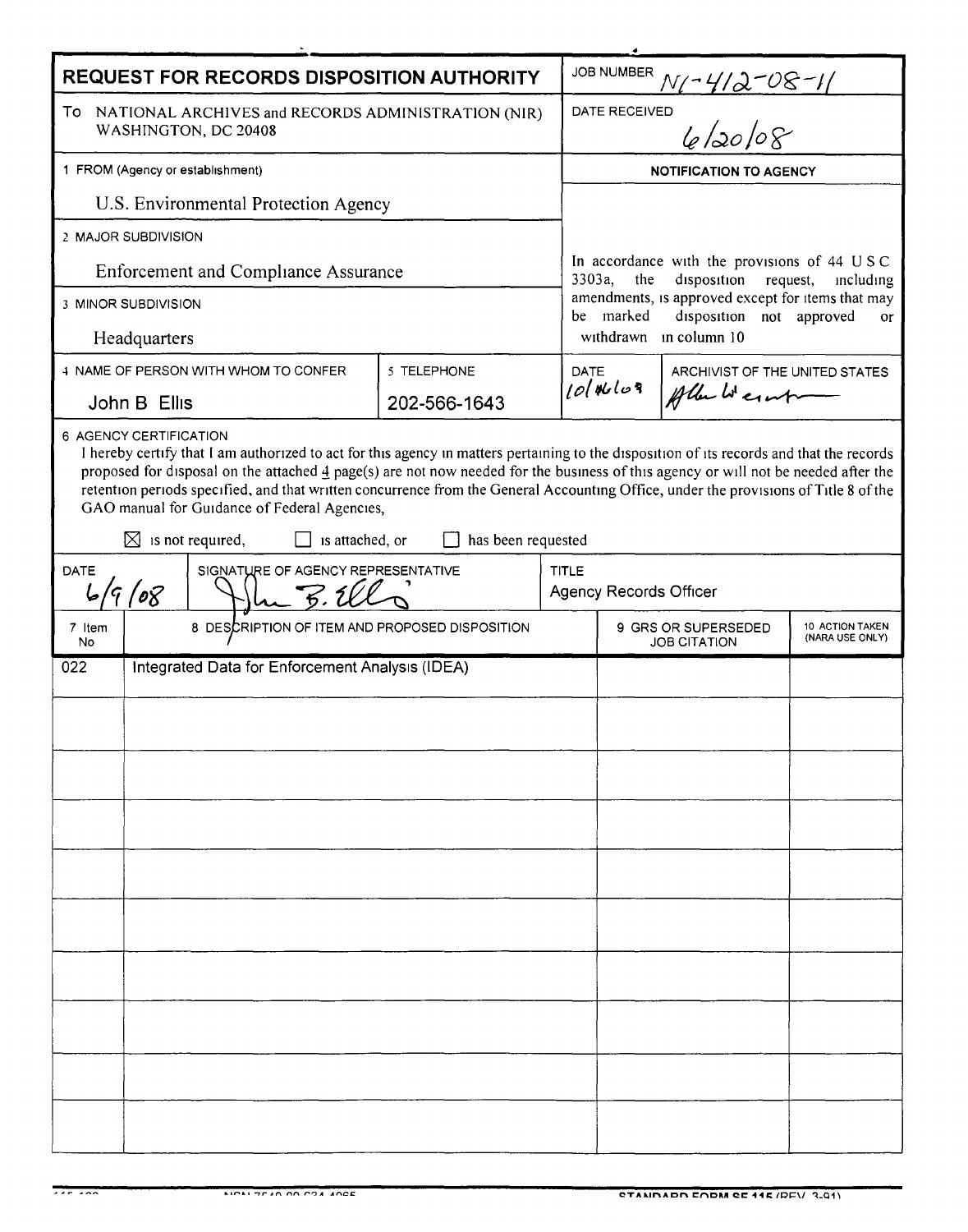**This schedule is in development. It may not be used to retire or destroy records. If you have any questions, please contact the Records Help Desk.**

# **EPA Records Schedule 022**

**Status:** Development, 04/30/2008

**Title:** Integrated Data for Enforcement Analysis (IDEA)

**Program:** Enforcement and Compliance Assurance

**Applicability:** Headquarters

**Function:** 108-025-08 - Compliance and Enforcement

## **NARA Disposal Authority:**

This schedule authorizes the disposition of the record copy In any media (media neutral), excluding any records already in electronic form. Records designated for permanent retention must be transferred to the National Archives In accordance with NARA standards at the time of transfer.

• Pending

## **Description:**

The Integrated Data for Enforcement Analvsis (IDEA) system contains a comprehensive profile of inspections, enforcement actions, penalties assessed, toxic chemicals released, and emergency hazardous spills for more than one million EPA-regulated facilities. The information is copied monthly from several EPA air, water, hazardous waste, toxic chemical release, and emergency response notification systems. The system has two Web Interfaces: (1) Online Tracking Information System (OTIS) which provides online access to enforcement and compliance data to government employees; and (2) Enforcement and Compliance History Online (ECHO) which is publicly available.

## **Disposition Instructions:**

Nourecord

**Item a:** Electronic software program

This item is to be used only by the Office of Enforcement and Compliance Assurance, Office of Compliance, Enforcement, Targeting and Data Division at Headquarters.

- **• Disposable**
- Destroy when no longer needed to ensure access to, and use of, the electronic records throughout the authorized retention period.

Ttem-b: Input

 $67520/26$ 

- **• Disposable**
- Follow instructions for EPA 171.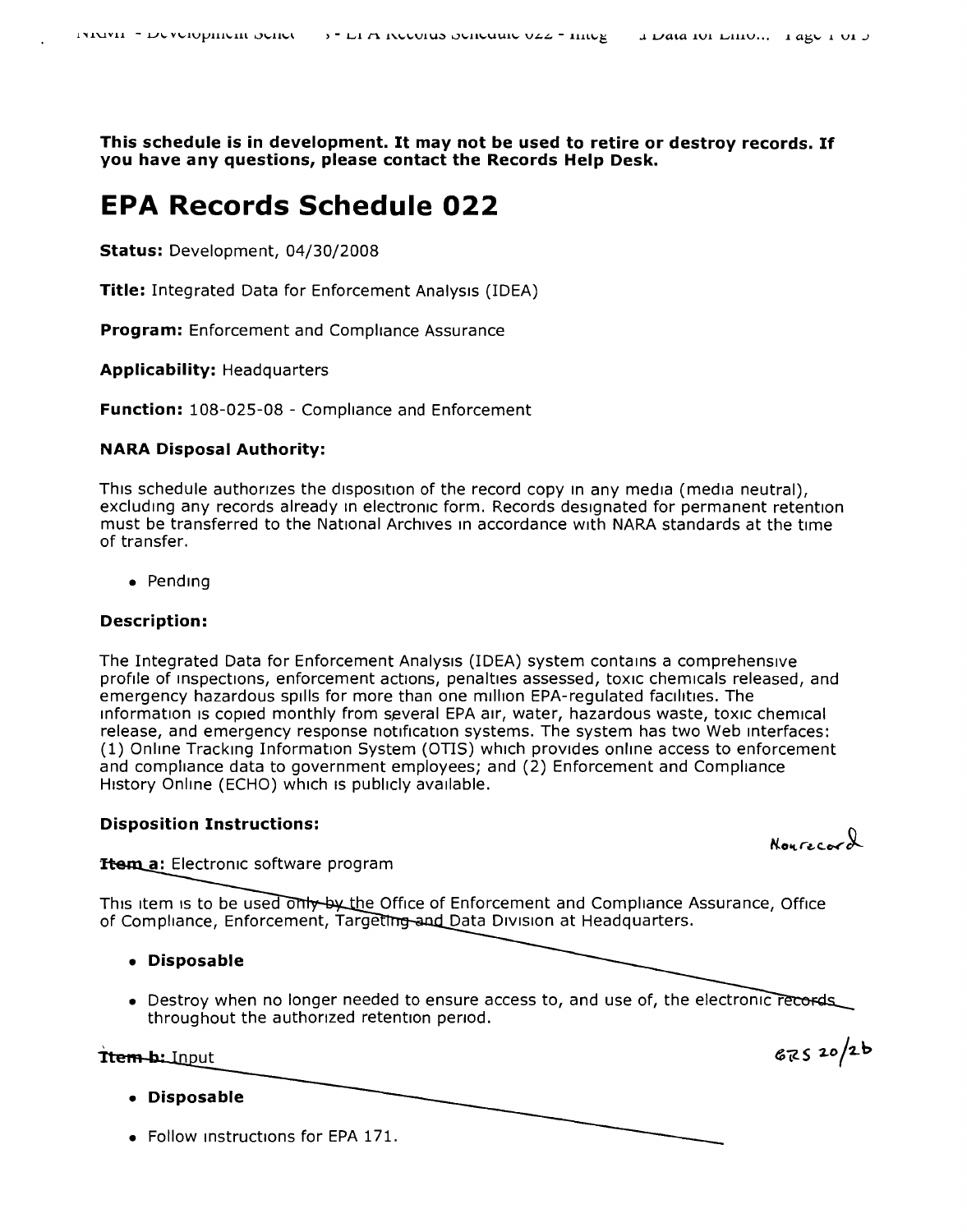## **Item c:** Electronic data

This item is to be used only by the Office of Enforcement and Compliance Assurance, Office of Compliance, Enforcement, Targeting and Data Division at Headquarters.

## **• Disposable**

• Delete when superseded by next scheduled update.

# **Trem.d:** Output and reports

- **• Varies**
- File with related records and follow instructions for the related records.

# Trem\_e: System documentation

This item is to be used only by the Office of Enforcement and Compliance Assurance, Office of Compliance, Enforcement, Targeting and Data Division at Headquarters.

# **• Disposable**

• Follow instructions for EPA 304, item a(1).

## **Guidance:**

Input systems Include, but are not limited to, the following: EPA496 - Air Quality System; EPA050 - Cornprehensrve EnVironmental Response, Compensation and liability Information System (CERCLIS); EPA684 - Criminal Docket System (CRIMDOCK); EPA060 - Emergency Response Notification System (ERNS); EPA 079 - Facility Registry System (FRS); EPA 027 -Integrated Compliance Information System (ICIS); EPA420 - National Compliance Database (NCDB); EPA 419 - Permit Compliance System (PCS); and EPA 153 - Toxic Release Inventory System (TRI).

# **Reasons for Disposition:**

The following change was made In the 04/30/2008 version:

• Revised disposition instructions for item b.

The following changes were made in the 03/31/2008 version:

- Changed reference in disposition item b from EPA 171 to 170, item b.
- Added applicability to disposition items a, c and e.
- Revised title and disposition instructions for disposition item e.

Systems feeding into IDEA are already scheduled as listed above in quidance. The retention meets program needs.

# **Custodians:**

Office of Enforcement and Compliance Assurance, Office of Compliance, Enforcement, Targeting and Data DIVISion

**• Contact:** Mary Curtis

 $67520/110(1)$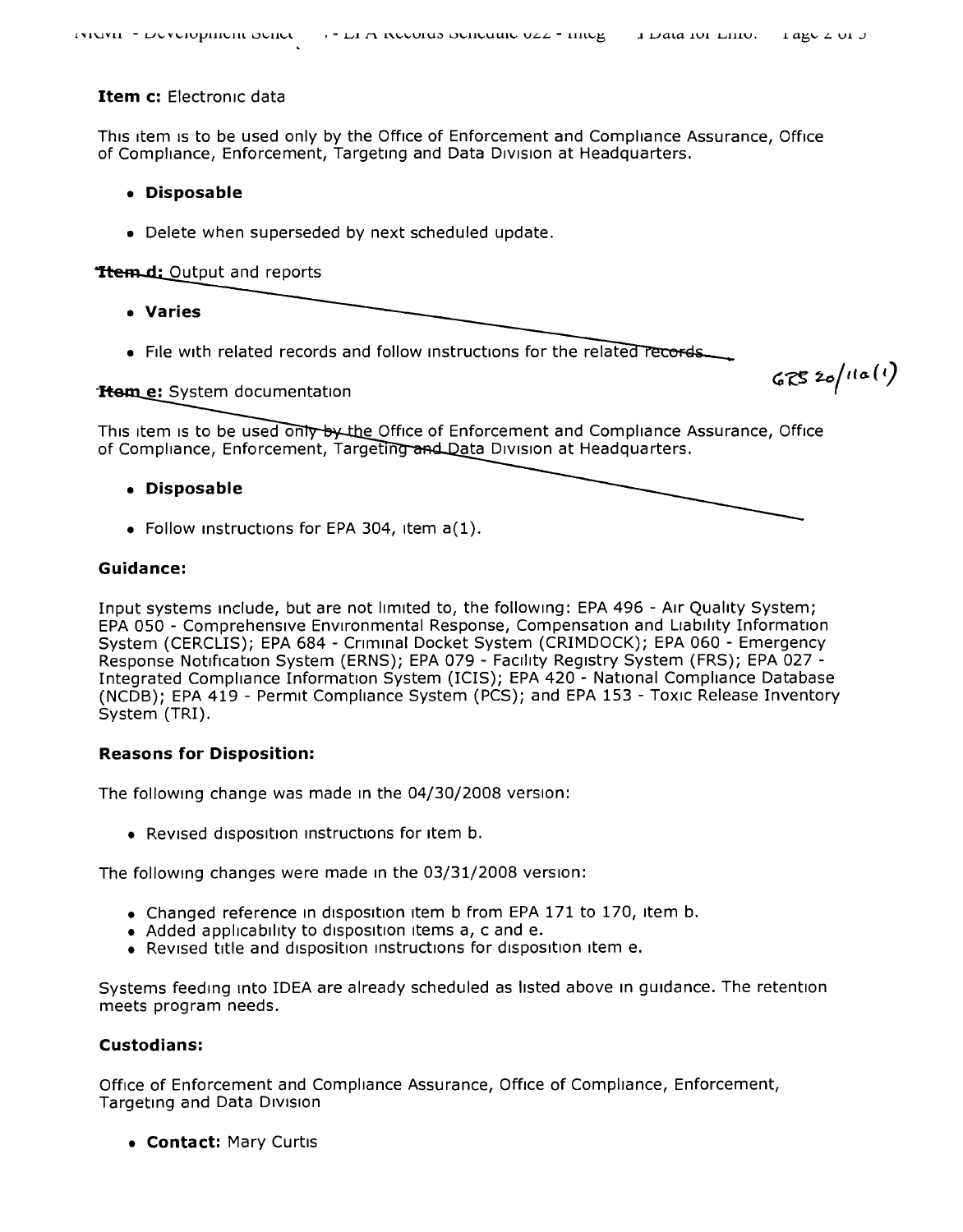• Telephone: 202-564-6167

#### **Related Schedules:**

EPA 027, EPA 050, EPA 060, EPA 079, EPA 153, EPA 171, EPA 304, EPA 419, EPA 420, EPA 496, EPA 684

## **Previous NARA Disposal Authority:**

Entry: 10/25/2007

**EPA Approval: Pending** 

**NARA Approval: Pending** 

Explanation of Schedule Fields | Find More Schedules Guidance on Retiring Records